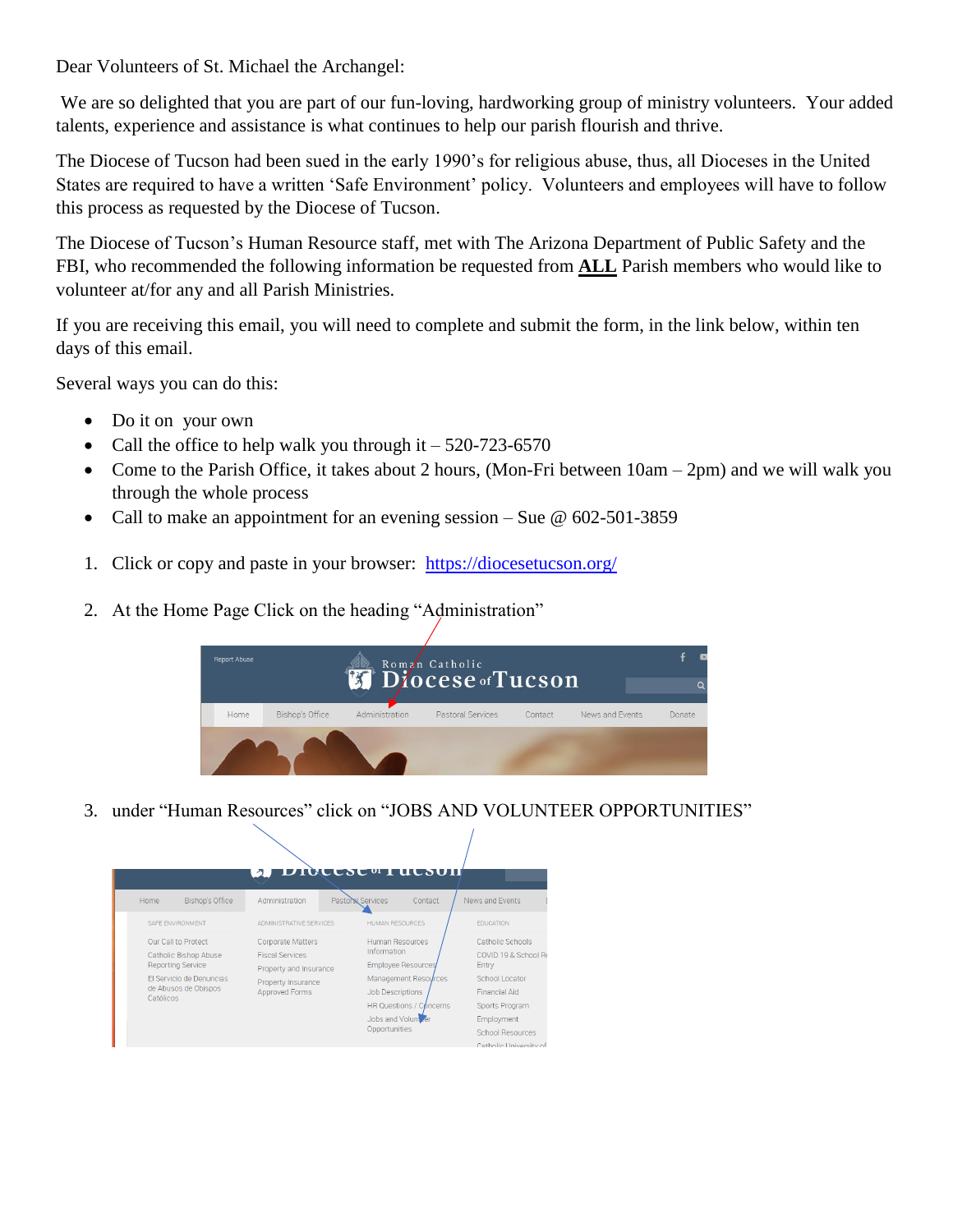4. Scroll down until you come to *St. Michael the Archangel Parish – Florence, AZ*

| Administration   | Pastoral Services | Contact | News and Events                                | Donate                        |
|------------------|-------------------|---------|------------------------------------------------|-------------------------------|
|                  |                   |         |                                                |                               |
| <b>Volunteer</b> |                   |         | St Mark the Evangelist Rarish - Oro Valley, AZ |                               |
| Volunteer        |                   |         | St Michael the Archangel Parish - Florence, AZ |                               |
| <b>Volunteer</b> |                   |         |                                                | St Monica Parish - Tucson, AZ |
|                  |                   |         |                                                |                               |

- 5. Click on "Volunteer"
- 6. Click on "Apply for this Position"



7. Please fill out the form, (**red boxes** are required to be filled out)  $\mathcal{L}$ 

| <b>Report Abuse</b>                           | Roman Catholic<br>Diocese of Tucson<br>$\mathcal{H}$                                                                                    |                                                                                                                                    | a          |
|-----------------------------------------------|-----------------------------------------------------------------------------------------------------------------------------------------|------------------------------------------------------------------------------------------------------------------------------------|------------|
| <b>Bishop's Office</b><br>Home                | <b>Pastoral Services</b><br>Administration                                                                                              | News and Events<br>Contact                                                                                                         | Donate     |
| <b>ADMINISTRATION</b>                         |                                                                                                                                         | <b>JOBS AND VOLUNTEER OPPORTUNITIES</b>                                                                                            | f(x)<br>31 |
| Human Resources<br>Jobs and Volunteer Opportu | Volunteer<br>St Michael the Archangel Parish - Florence, AZ<br>available below but not required when applying for a volunteer position. | Thank you for your interest. Please complete the fields below and click "Submit". The option to submit a resume is                 |            |
|                                               | Apply with a Resume                                                                                                                     | Upload a text, word or pdf file by clicking a link below, or drag<br>and drop into this box.<br>Choose a File Google Drive Dropbox |            |
|                                               | Personal Information                                                                                                                    |                                                                                                                                    |            |
|                                               | * First Name                                                                                                                            |                                                                                                                                    |            |
|                                               | Preferred Name                                                                                                                          |                                                                                                                                    |            |
|                                               | * Last Name                                                                                                                             |                                                                                                                                    |            |
|                                               | · Email                                                                                                                                 |                                                                                                                                    |            |
|                                               | <b>Contact Information</b>                                                                                                              |                                                                                                                                    |            |
|                                               | * Country United States                                                                                                                 |                                                                                                                                    |            |
|                                               |                                                                                                                                         |                                                                                                                                    | 11:04 AM   |

Continue until you reach the bottom.